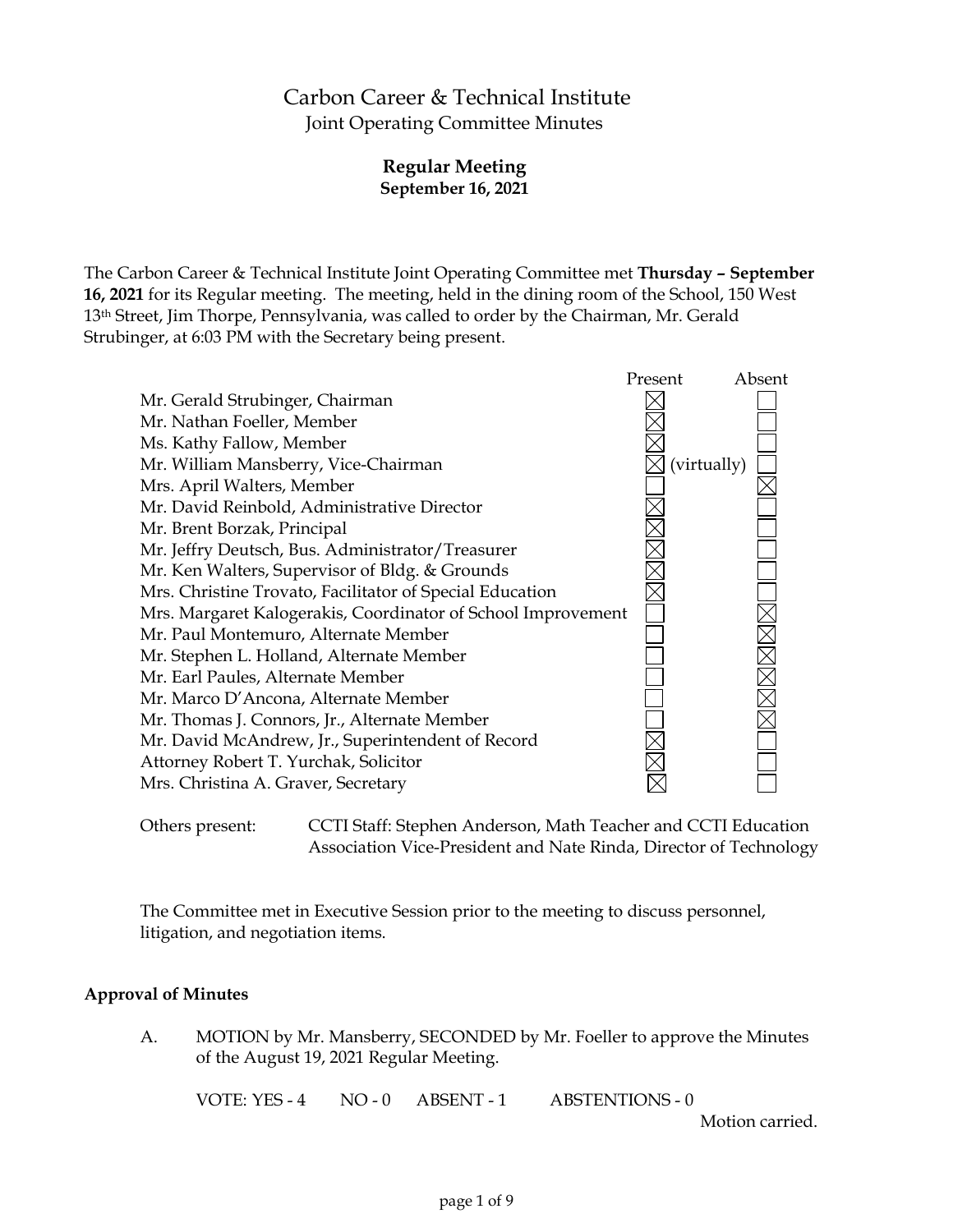# **Courtesy of the Floor to Visitors**

 Steve Anderson, CCTI Education Association Vice-President shared the following items in his report:

Classes are back in session and the entire professional staff has been hard at work adapting to the new schedule of longer academic periods and full day technical labs. It has been going smoothly, and we would like to recognize Mr. Rinda, Ms. McFarland and Mr. Neitz for all the hard work, extra hours and troubleshooting the technical staff has been dealing with in these past few weeks. We are glad to be back in the classroom, but we understand the importance of a continued online presence in the classroom, especially in these uncertain times. Using Google Classroom as a supplement to in-person instruction and as a replacement for the students at home in quarantine is an invaluable tool. Thank you technical staff.

Looking ahead, the association is anticipating a fruitful bargaining session with members of the JOC, as well as beginning our monthly meet and discusses sessions.

# **Approval of Payment of Bills (July)**

A. MOTION by Ms. Fallow, SECONDED by Mr. Foeller to approve Payment of Bills - General Fund and Other Accounts.

### ROLL CALL VOTE:  $\gamma$ es No Absent Abstain Ms. Fallow - Palmerton Mr. Foeller - Lehighton

Mrs. Walters - Weatherly Mr. Mansberry - Panther Valley





# **Approval of Treasurer's Reports (August 2021)**

A. MOTION by Ms. Fallow, SECONDED by Mr. Foeller to approve the Treasurer's Report for August 2021 showing a final balance of \$5,825,944.95 in the General Fund, and \$67,277.15 in the Student Activities Account.

#### ROLL CALL VOTE:  $Y$ es No Absent Abstain Ms. Fallow - Palmerton  $\bowtie$ Mr. Foeller - Lehighton Mrs. Walters - Weatherly Mr. Mansberry - Panther Valley Mr. Strubinger - Jim Thorpe Motion carried.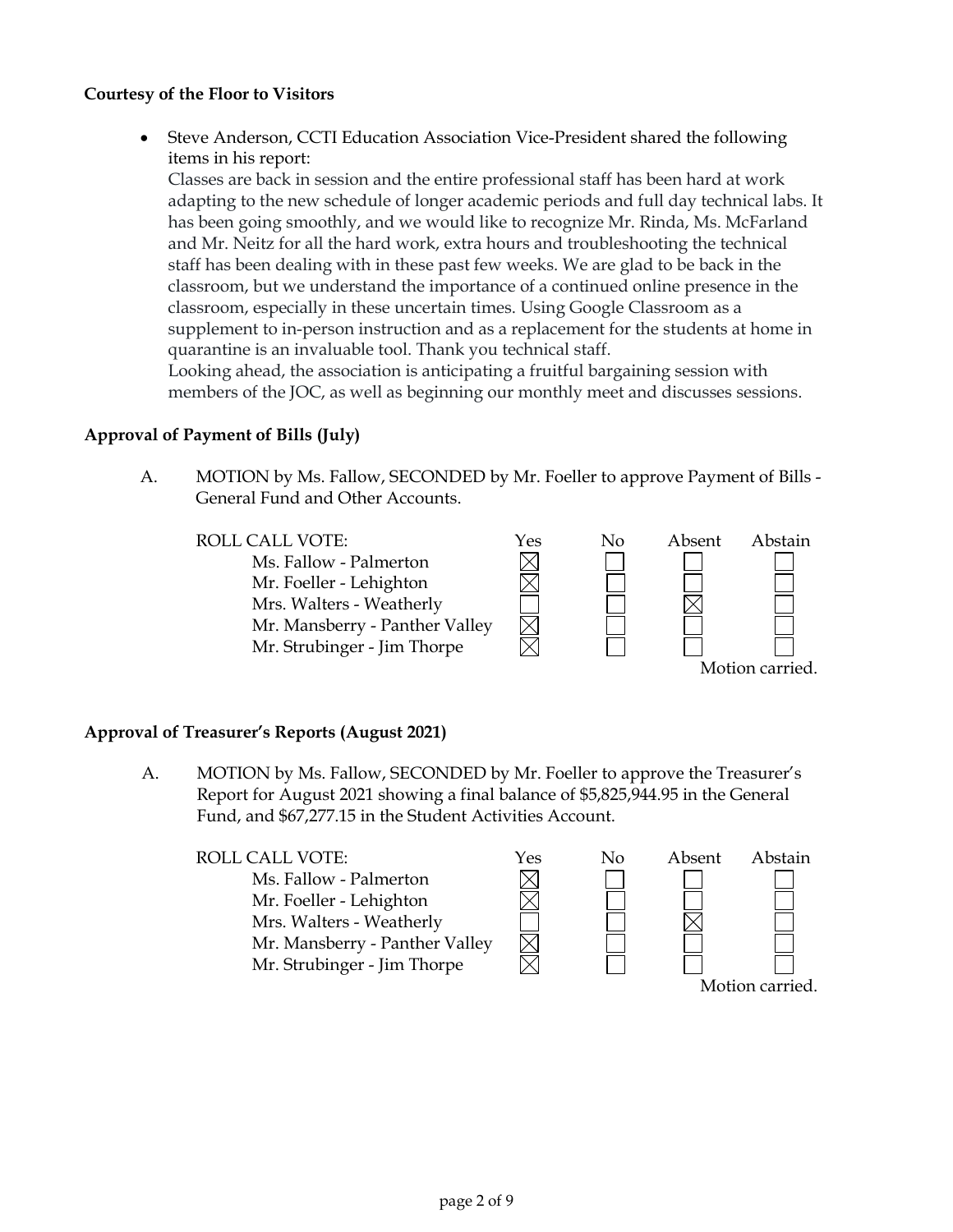# **Administrative Reports**

A. Principal's Report – Mr. Brent Borzak

The 2021-2022 school year is progressing in a positive and organized manner. An effective summer of preparation has led to a smooth and efficient start. Staff and students are focused on teaching and learning and everyone is excited to be back to face-to-face, in-person instruction. The first three days of in-service were very productive and the first day of student meetings went very well, as well as the new student tours. New student orientation was an information packed night where parents asked many pertinent questions for the new school year. CCTI career and technical student organizations have been reorganizing and planning for the new school year. We will be presenting to all freshman in the county schools throughout late September and early October. CCTI will be hosting Junior/Senior Information Night on the evening of September 23rd. The Fall Occupational Advisory Committee meetings will take place on the evening of September 30<sup>th</sup>. The school community is looking forward to the opening of the CCTI restaurant, salon and school store.

- B. Business Administrator's Report Mr. Jeffry P. Deutsch, Business Administrator
	- Nothing new to report
	- Few past topics to review:
		- o 2020-2021 audit should be available to present to the JOC next month
		- o 2022-2023 budget preparation will begin shortly with the plan of bringing it to the boards for approval in December
- C. Building and Grounds Report Mr. Ken Walters, Supervisor of Buildings and Grounds
	- Nothing new to report
- D. Special Education Report Mrs. Christine Trovato, Facilitator of Special Education
	- Special Population Numbers
		- o Students with IEPs 83
			- Full time 51
			- Half time 32
		- o Students with GIEPs (Gifted) 2
		- o Section 504 Service Plans 21
		- o Homeless Students 2
		- o English Language Learners 3
	- Transitioning New Students & Families to CCTI
		- o Successful New student tours- August 18th
		- o New Student Orientation Evening- August 23rd
	- Looking Forward
	- Scheduled 1 hour Special Education Department Trainings offered by the IU 21: 9/21, 10/5, 10/19,11/2, 11/16, 12/7, 12/21.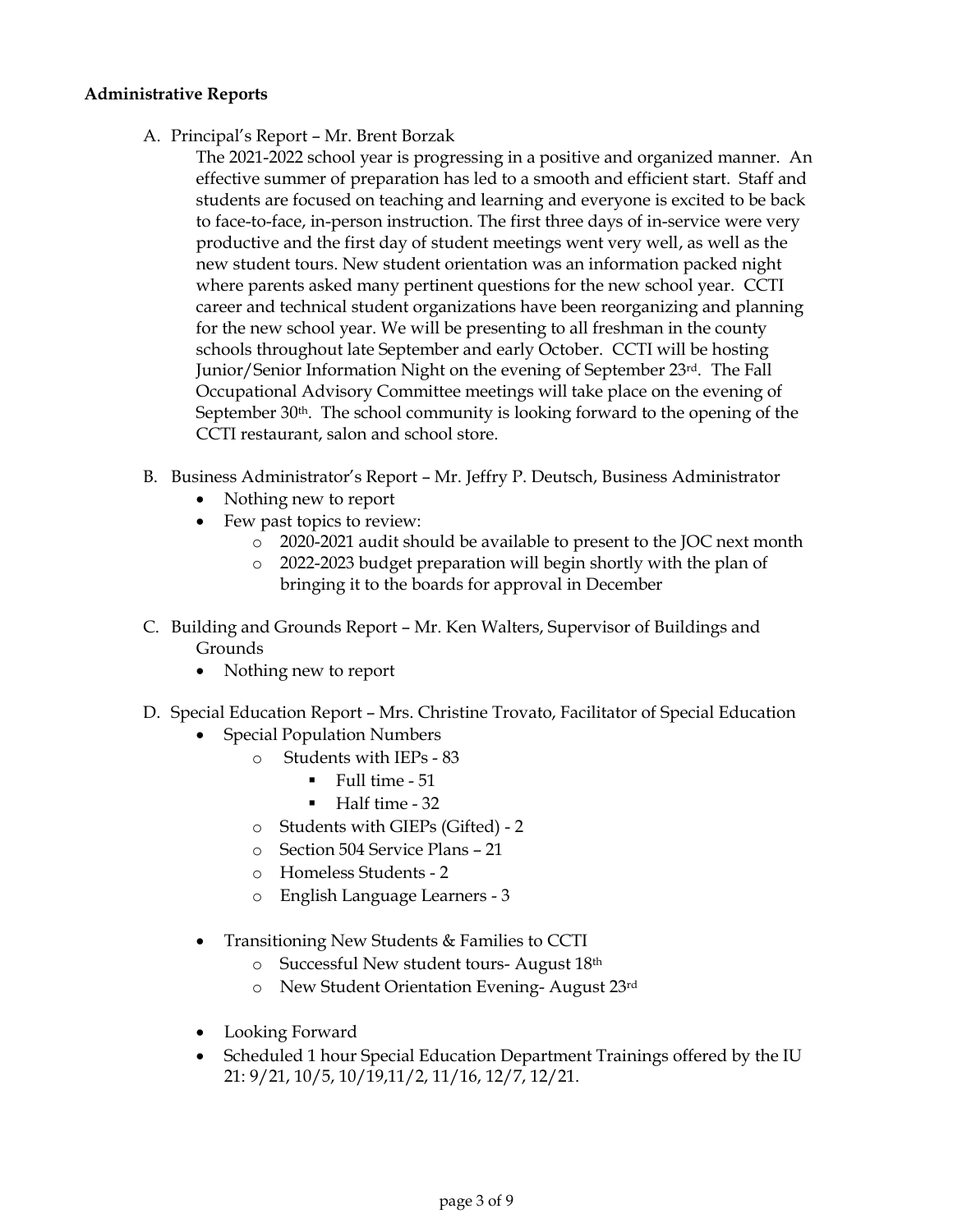- E. Technology Report Mr. Nate Rinda, Director of Technology
	- Set up 150 new chromebooks.
	- Distribution of chromebooks to students.
	- Drafting lab AutoDesk software updating.
	- Domain server and file server updates.
	- Web filtering block list revisions.
	- Wireless AP updates.
	- Continued support/training to staff and students with Google Suite and all technology needs.
- F. Superintendent of Record Report Mr. David McAndrew, Jr., Panther Valley School District Superintendent
	- Nothing new to report
- G. Director's Report
	- Recognized Rebecca (Bec) Schaeffer our school nurse for the fantastic job she has been doing with all of the contact tracing. She's been doing a lot of extra work putting in extra days and hours working on weekends and evenings, as well.
	- Would like to come up with a way to recognize the parents of our CCTI students. They have just been phenomenal supporting the school and administration. The following suggestions were made: ad in the newspaper, letter home with each student, all-call message system, and electronic sign.

# **Items of Business**

#### *Personnel*

MOTION by Ms. Fallow, SECONDED by Mr. Foeller that the following motions be approved:

# **Letter of Resignation Accepted**

A. to accept the letter of resignation received from Ryan Tanner, HVAC Instructor, effective September 7, 2021.

#### **Long-Term Substitute Appointed**

B. to appoint Kenneth Reiter long-term HVAC Teacher, effective September 7, 2021 based on a step 1 salary per the current Agreement between the Carbon Career & Technical Institute (CCTI) Joint Operating Committee and the CCTI Education Association.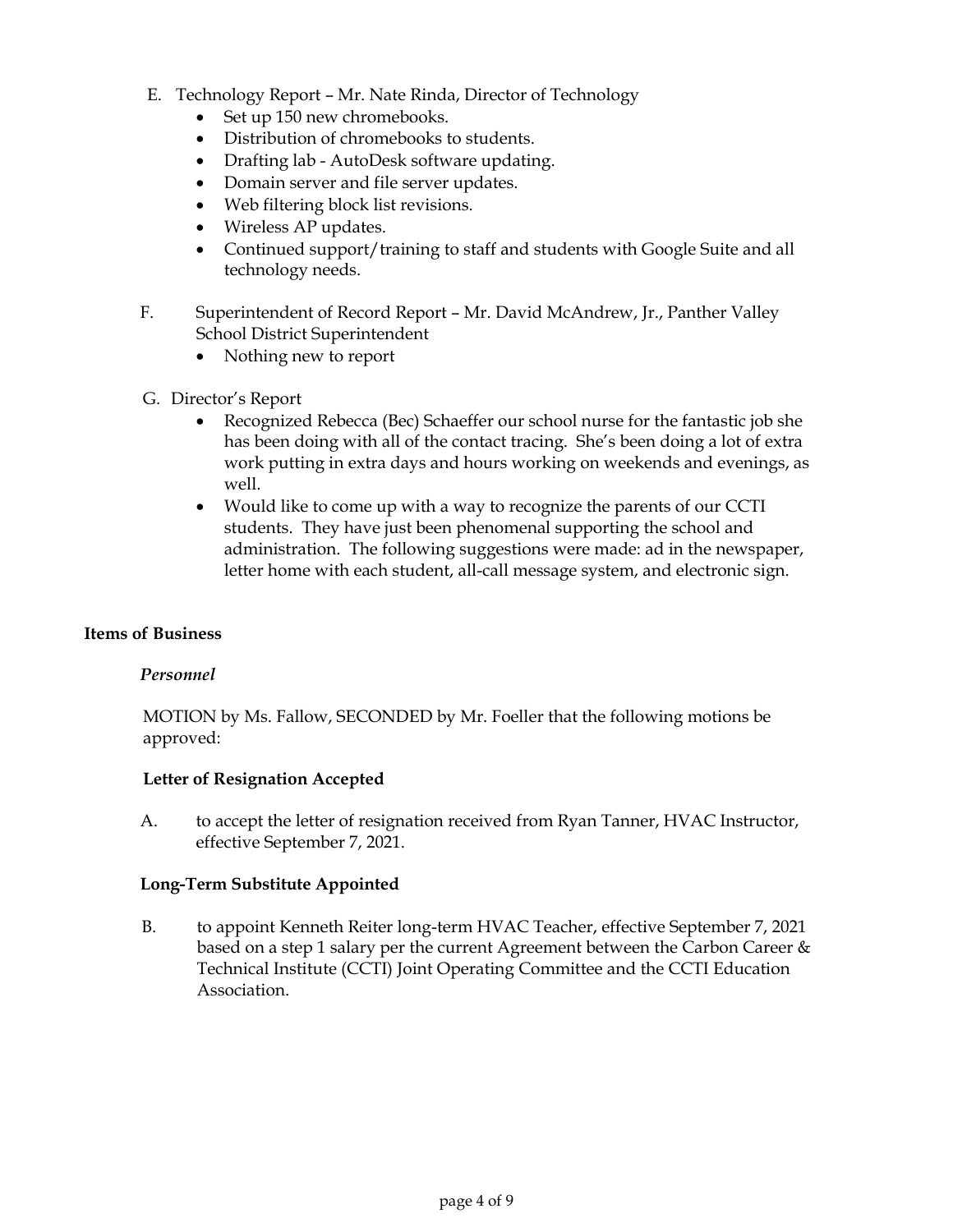# **Physical Education/Health Teacher Appointed**

C. to appoint Brandi (Stettler) Schmoyer Physical Education/Health Teacher, effective on or before October 20, 2021 at a step 1 pro-rated salary per the current Agreement between the Carbon Career & Technical Institute (CCTI) Joint Operating Committee and the CCTI Education Association.

### **Substitutes Approved**

- D. that the below listed individuals be approved to substitute for the 2021-2022 school year at the established rates, as follows:
	- Jennifer Gonzalez SHINE driver\*
	- Margaret Kalogerakis Teacher, Instructional Aide, Van/Bus Driver\*, Chaperone
	- Susan Strohl SHINE Driver\*
	- Michael Ouly Teacher, Instructional Aide

Note: \*Through August 2022

### **Extra Help Instructors Appointed**

E. to appoint the following individuals as Extra Help Instructors in conjunction with the after school program at \$25 per hour on an as-needed/scheduled basis:

| Steve Anderson         | Stephanie Gombert | Adam Reichard      |
|------------------------|-------------------|--------------------|
| Jean Bales             | Michael Gower     | Maritza Reinbold   |
| Scott Bartholomew      | Jeffrey Hazelton  | Kenneth Reiter     |
| Thomas Bartholomew     | Diane Hyjurick    | Hal C. Resh**      |
| Michael Baumgardt      | Michele Klock     | Harold Resh        |
| Marie Bieling          | Sandra Kohutka    | John Rogers        |
| Kenneth Bond           | Maya Kowalcyk     | Angela Sablich     |
| Anthony (A.J.) Burke   | Jalissa Kuehner   | Rebecca Schaeffer  |
| <b>Heather Cassidy</b> | Kevin Kuehner     | Brandi Schmoyer**  |
| Jacqueline Cole        | Michael Lewis     | Kevin Sowa         |
| Eugene Colosimo        | Tammy Marshall    | Phillip Strubinger |
| Anna Leigh Conway*     | Stephen Nesler    | Michele Troutman   |
| Nicole DeVincenzo**    | Walter O'Donnell  | Geri Vavra         |
| Jane Farkas            | Jeremy Pease      | Kevin Wagner       |
| Joseph Farkas          | Justin Pshar      | Michael Wildoner   |
| Autumn Frey            | Ashleigh Rehrig   |                    |
|                        |                   |                    |

Note: \*Effective with her return from sabbatical. \*\* Effective with hire date.

# **Hourly Rate Approved**

F. to approve the hourly rate for substitute custodian/maintenance/groundskeeper/ cleaner of \$14.00 effective September 17, 2021 through June 2022.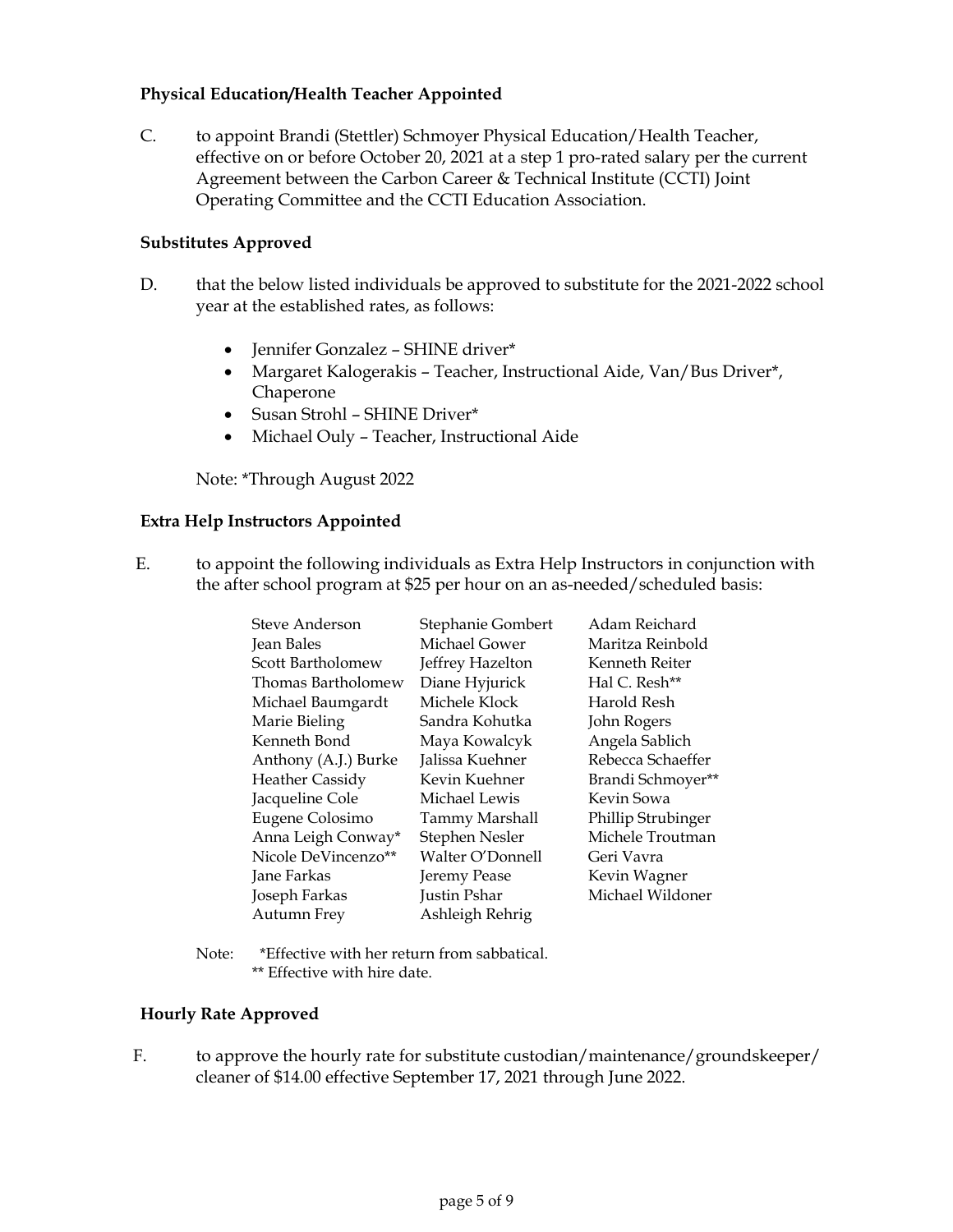### **Letter of Resignation Accepted**

G. to accept the letter of resignation received from Kevin Rehrig, Instructional Aide (Electrical Distribution and Automation/Electrician), effective September 16, 2021.

#### **Instructional Aide Appointed**

H. to appoint Nicole DeVincenzo as an Instructional Aide (Academic/CTE), effective October 4, 2021 at a Step 1 pro-rated salary per the current CCTI ESPA Employment Agreement.

#### **Instructional Aide Appointed**

I. to appoint Hal C. Resh as an Instructional Aide (Academic/CTE) at a Step 1 prorated salary per the current CCTI ESPA Employment Agreement.



#### *Education*

# **Field Trip Approved**

A. MOTION by Mr. Foeller, SECONDED by Ms. Fallow that Maritza Reinbold, Graphic Design Instructor, Margaret Kalogerakis, Coordinator of School Improvement, and Geri Vavra, Instructional Aide, chaperone eighteen (18) Graphic Design students on a field trip to Longwood Gardens, Kennet Square, PA October 7, 2021.

VOTE: YES - 4 NO - 0 ABSENT - 1 ABSTENTIONS - 0

Motion carried.

*Budget & Finance*

NONE

#### *Buildings & Grounds*

NONE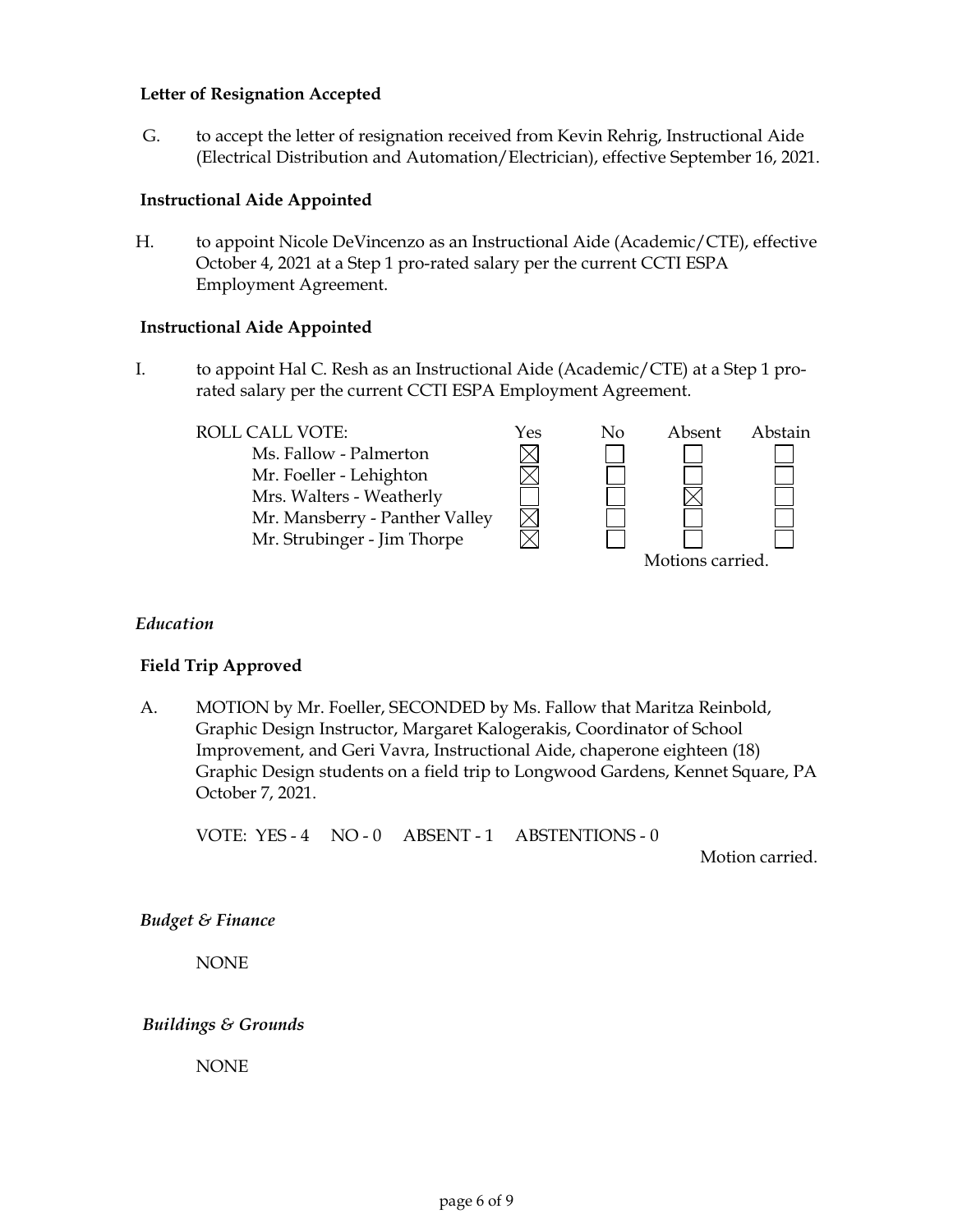# *Administrative*

MOTION by Ms. Fallow, SECONDED by Mr. Foeller that the following motions be approved:

# **Conference Attendance (Virtual) Approved**

A. that Michele Klock, Cooperative Education/School Improvement Coordinator attend the PACTA Cooperative Education Conference virtually October 14 & 15, 2021 at a cost of \$120.00 to cover the expense of registration.

# **Conference Attendance Approved**

B. that Michele Klock, Cooperative Education/School Improvement Coordinator attend the PACTA Fall Workshop for CTE Teacher & Instructional Coaches October 21 & 22, 2021 at the Penn Stater Conference Center and Hotel, State College, PA at a cost not to exceed \$500.00 to cover the expense of registration, lodging, mileage, and meals.

# **Conference Attendance Approved**

C. that Eugene Colosimo, Guidance Counselor attend the PACTA Fall Workshop for CTE School Counselors October 21 & 22, 2021 at the Penn Stater Conference Center and Hotel, State College, PA at a cost not to exceed \$500.00 to cover the expense of registration, lodging, mileage, and meals.

# **Conference Attendance Approved**

D. that Nate Rinda, Director of Technology attend the PACTA Fall Workshop for CTE Technology Coordinators October 21 & 22, 2021 at the Penn Stater Conference Center and Hotel, State College, PA at a cost not to exceed \$500.00 to cover the expense of registration, lodging, mileage, and meals.

# **Second Reading and Adoption of Policy Approved**

E. to approve the second reading and adoption of Policy 200 (Pupils).

# **Health & Safety Plan Revision Approved**

F. to approve the revised Health & Safety Plan, as presented.

# **Forwarding of Contract Proposal Approved**

G. to approve forwarding the contract proposal and accompanying salary schedule projections as presented, to the CCTI Education Association.

# **Unused Sick Day Pay Request Approved**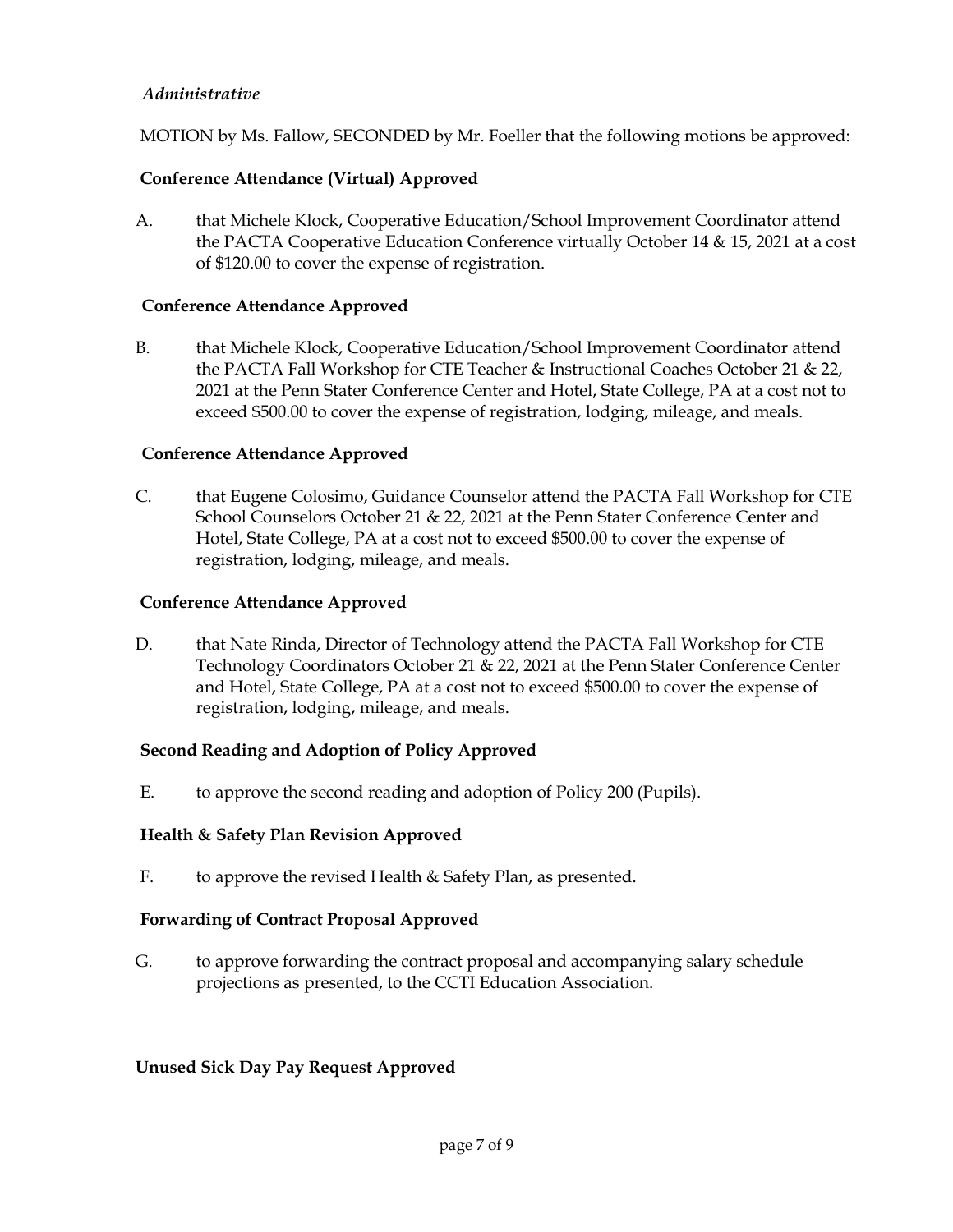H. to approve the request by Margaret Kalogerakis, Coordinator of School Improvement to be paid for unused sick days at \$30.00 per day.

| <b>ROLL CALL VOTE:</b>         | Yes | Nο | Absent | Abstain         |
|--------------------------------|-----|----|--------|-----------------|
| Ms. Fallow - Palmerton         |     |    |        |                 |
| Mr. Foeller - Lehighton        |     |    |        |                 |
| Mrs. Walters - Weatherly       |     |    |        |                 |
| Mr. Mansberry - Panther Valley |     |    |        |                 |
| Mr. Strubinger - Jim Thorpe    |     |    |        |                 |
|                                |     |    |        | Motions carried |

### **Reports**

### **Foundation Report Accepted**

A. MOTION by Mr. Foeller SECONDED by Ms. Fallow to accept the Carbon Career & Technical Institute Foundation Report, as presented.

Note: The balance in this account stands at \$969.46.

VOTE: YES - 4 NO - 0 ABSENT - 1 ABSTENTIONS - 0

Motion carried.

#### **Administrative Reports**

- A. MOTION by Mr. Foeller, SECONDED by Ms. Fallow to accept Administrative Reports from the following:
	- a. Mr. Brent Borzak, Principal
	- b. Mrs. Christine Trovato, Facilitator of Special Education
	- c. Ms. Francine Kluck, Adult Education Site Supervisor

VOTE: YES - 4 NO - 0 ABSENT - 1 ABSTENTIONS - 0

Motion carried.

#### **Old Business**

NONE

### **New and Miscellaneous Business**

MOTION by Ms. Fallow, SECONDED by Mr. Foeller that the following motions be approved: